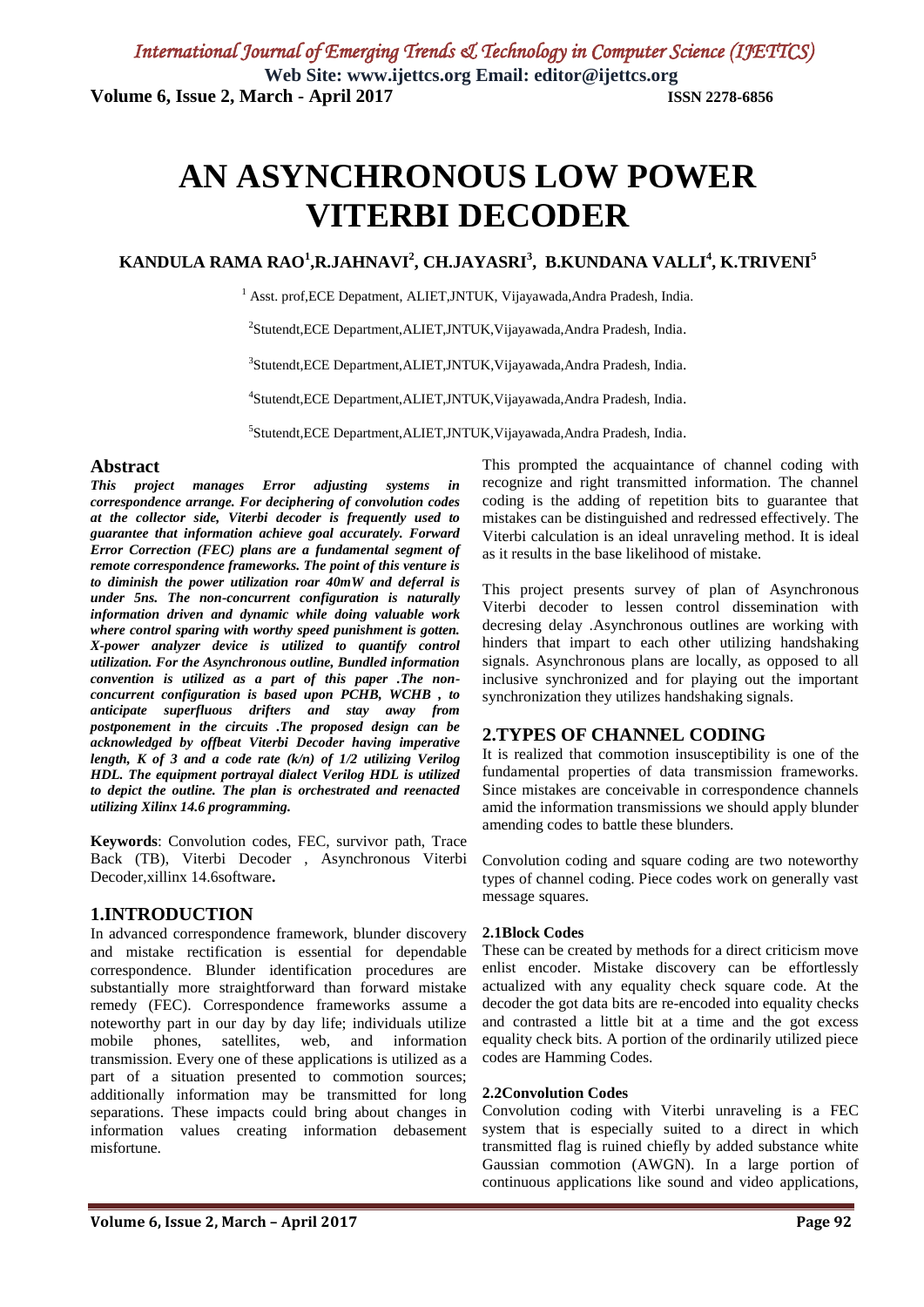**Web Site: www.ijettcs.org Email: editor@ijettcs.org Volume 6, Issue 2, March - April 2017 ISSN 2278-6856**

the convolution codes are utilized for mistake redress.convolution codes have very high efficiency.

#### **3.CONVOLUTION ENCODER**

Convolution codes will be codes that are produced successively by passing the data arrangement through a straight limited state move enroll. Convolution codes have incredible mistake –control execution is typically made out of move registers and a system of XOR (Exclusive-OR) entryways as appeared in Fig. 1. The encoder produces two bits of encoded data for each piece of information data, so it is known as a rate 1/2 encoder.



**Figure1:**Convolution Encoder With rate=1/2 and Constraint Length=3

The Convolution encoder is essentially a Finite State Machine (FSM).The generator polynomial gives the associations of the encoder to the modulo-2 viper.

A Convolution encoder is for the most part described in (n, k, m) arrange, where n is number of yields of the encoder; k is number of contributions of the encoder; m is number of memory components (flip-lemon) of the longest move enroll of the encoder. The rate of a  $(n, k, m)$  encoder is  $k/n$ . The encoder appeared in the figure is a (2, 1, 3) encoder with rate 1/2.

#### **3.1Representation Of Convolution Encoder:**

- Code tree
- Trellis diagram
- State diagram





These four states are spoken to as S0 through S3. Each state's data (i.e. the substance of flip-lemon for the state) alongside an information creates an encoded yield code. For each state, there can be two active moves; one comparing to a "0" input bit and the other relating to a "1" input bit.

State OO 0O Ō.  $00$ 01 10 11 ōī ōī  $\overline{01}$ **Figure3:** Trellis Diagram

The Figure demonstrates the encoded image produced for each move. At the stage t=1 there are two states S0 and S1, and each state has two moves relating to info bits "0" and '1'. Hence forth the trellis grows up to the most extreme number of states or hubs, which is chosen by the quantity of memory components in the encoder. After all the encoded images of the data bits are transmitted, the encoder is normally constrained once more into the underlying state by applying a settled information grouping called reset arrangement.

The accompanying table gives the following state given the present state and the contribution, with the states given in two fold

**Table1:** Represent Current State And Next State

| Current state | $Input = 0$   | $Input = 1$ |
|---------------|---------------|-------------|
| 00            | 00            | 10          |
| 01            | $\mathcal{X}$ | 10          |
| 10            |               | 11          |
|               |               | $1^{\circ}$ |

## **4.VITERBI DECODING**

A Viterbi decoder utilizes the Viterbi calculation for unraveling a bit stream that has been encoded utilizing a convolution code. Viterbi decoders are generally utilized as a part of computerized transmission and recording frameworks and are relied upon to be utilized as a part of cutting edge remote applications . Viterbi deciphering calculation was produced by Andrew J.Viterbi in his original paper in 1967. The Viterbi unraveling calculation is a disentangling procedure for Convolution codes for a memory-less channel. Viterbi calculation is a greatest probability calculation and performs unraveling, through looking the base cost way in a weighted situated diagram, called trellis.

#### **4.1 Working Of The Viterbi Algorithm**

The major tasks in the Viterbi decoding process are as follows:

- 1. Branch metric computation.
- 2. State metric update
- 3. Survivor path recording
- 4. Output decision generation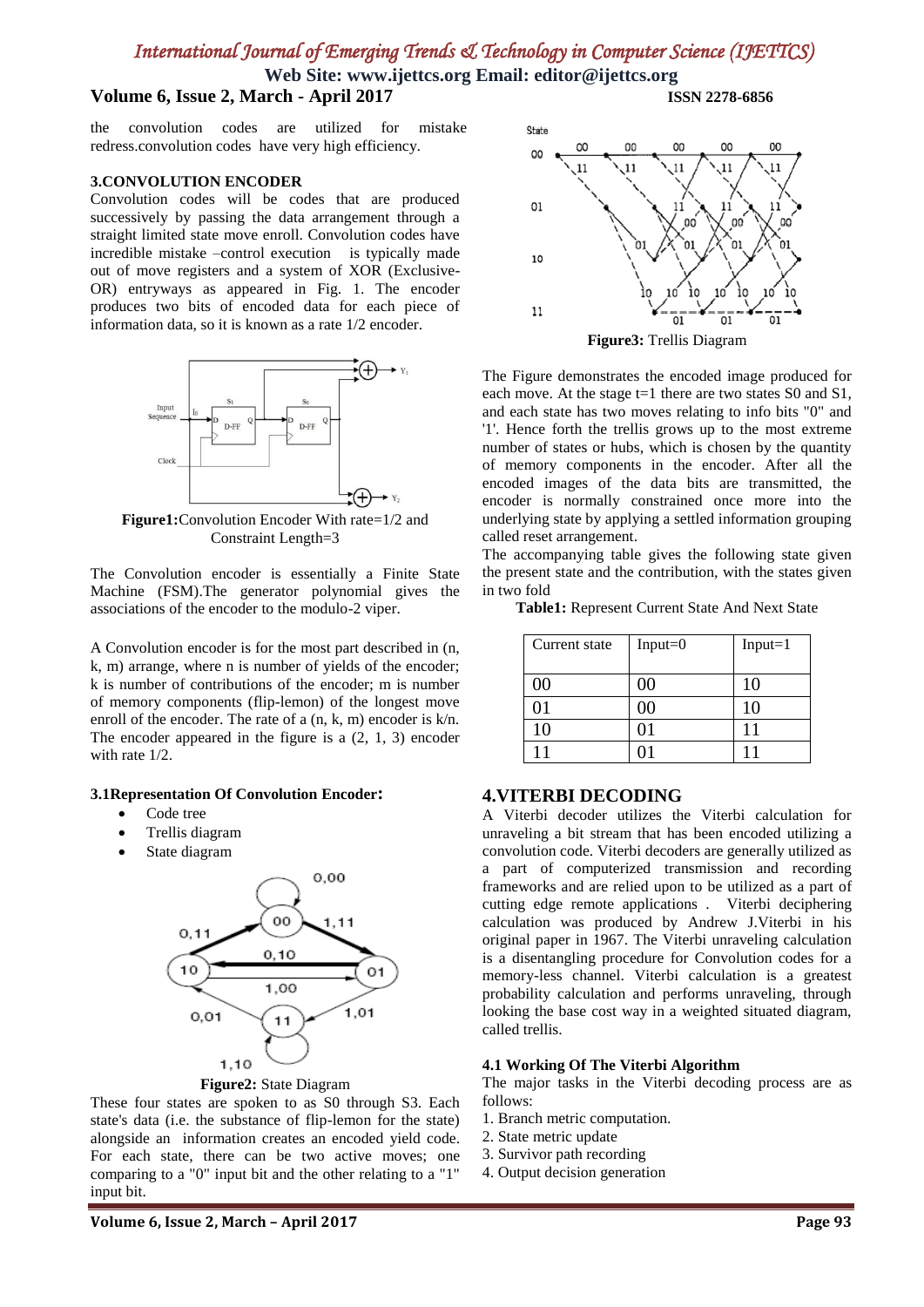**Web Site: www.ijettcs.org Email: editor@ijettcs.org**

## **Volume 6, Issue 2, March - April 2017 ISSN 2278-6856**

## **4.2 Internal Architecture Of Viterbi Decoder**

There are three major components in Viterbi decoder, the branch metric unit (BMU), Add-compare-select unit (ACS), survivor memory unit (SMU) or TraceBack (TB).



## **5.PROPOSED ASYNCHRONOUS VITERBI DECODER:**

Asynchronous designs are more beneficial than Synchronous design therefore in recent years systems are designs with Asynchronous design. In order to reduce the power consumption and increase the speed Asynchronous Viterbi Decoder is necessary to design. And in this project Asynchronous technique is implemented by using Bundled data protocol. There are two types of encoding schemes-Bundled data protocol and Dual rail protocol.



Acknowledge **Figure5:** Bundled Data Protocol

#### **6. ASYNCHRONOUS VITERBI DECODER:**

Non-concurrent circuits are made out of hinders that convey to each other utilizing handshaking by means of offbeat correspondence channels, so as to play out the important synchronization,communication, and sequencing of operations.

Nonconcurrent correspondence channel comprises of a heap of wires and a convention to impart the information between the squares. There are two sorts of encoding plan in nonconcurrent channels. In the event that the encoding plan utilizes one wire for each piece to transmit the information and a demand line to distinguish when the information is legitimate is called single-rail encoding. The related channel is known as a packaged information channel then again, in double rail encoding the information is sent utilizing two wires for each piece of data. Dualrail

**Volume 6, Issue 2, March – April 2017 Page 94**

encoding takes into consideration information legitimacy to be shown by the information itself. They are regularly utilized as a part of QDI outlines.



**Figure6:** Asynchronous Viterbi Decoder **6.1 Branch Metric Unit (BMU):**

The design of the BMU contains a x-or door and a counter .One contribution to the x-or entryway is the gotten code image and the other information is the normal groupings which are the encoder yield.

X-or entryway decides the distinction in the quantity of moves in the data sources and counter checks the aggregate number of contrasting bits.

In hard-choice the Hamming weight of the code word is utilized as the branch metric, which is basically the quantity of positions in which the got code word varies from the perfect codeword.<br>Received



**Figure7:** Branch Metric Unit

#### **6.2 Add Compare and Select Unit:**

The Path Metric Unit (PMU) computes the new way metric qualities and choice qualities. The PMU adds the branch metric to way measurements and regularly chooses the littler ones and settles on a choice. The PMU stores the after effect of the expansion as way metric for the present state. As the present state can be gotten from the before stage, the choice esteem can be spoken to as one piece.

The ACS (Add Compare Select) unit, which is the heart of the procedure and directs the execution of the decoder. The ACS operation for each new state in the trellis plays out the expansion, correlation, and choice of the littlest way metric. Delays between the adders are adjusted by including WCHB cushions. A comparator then looks at the subsequent way measurements, and the lesser one is the yield from the ACS unit.



**Figure8:** Add Compare and Select Unit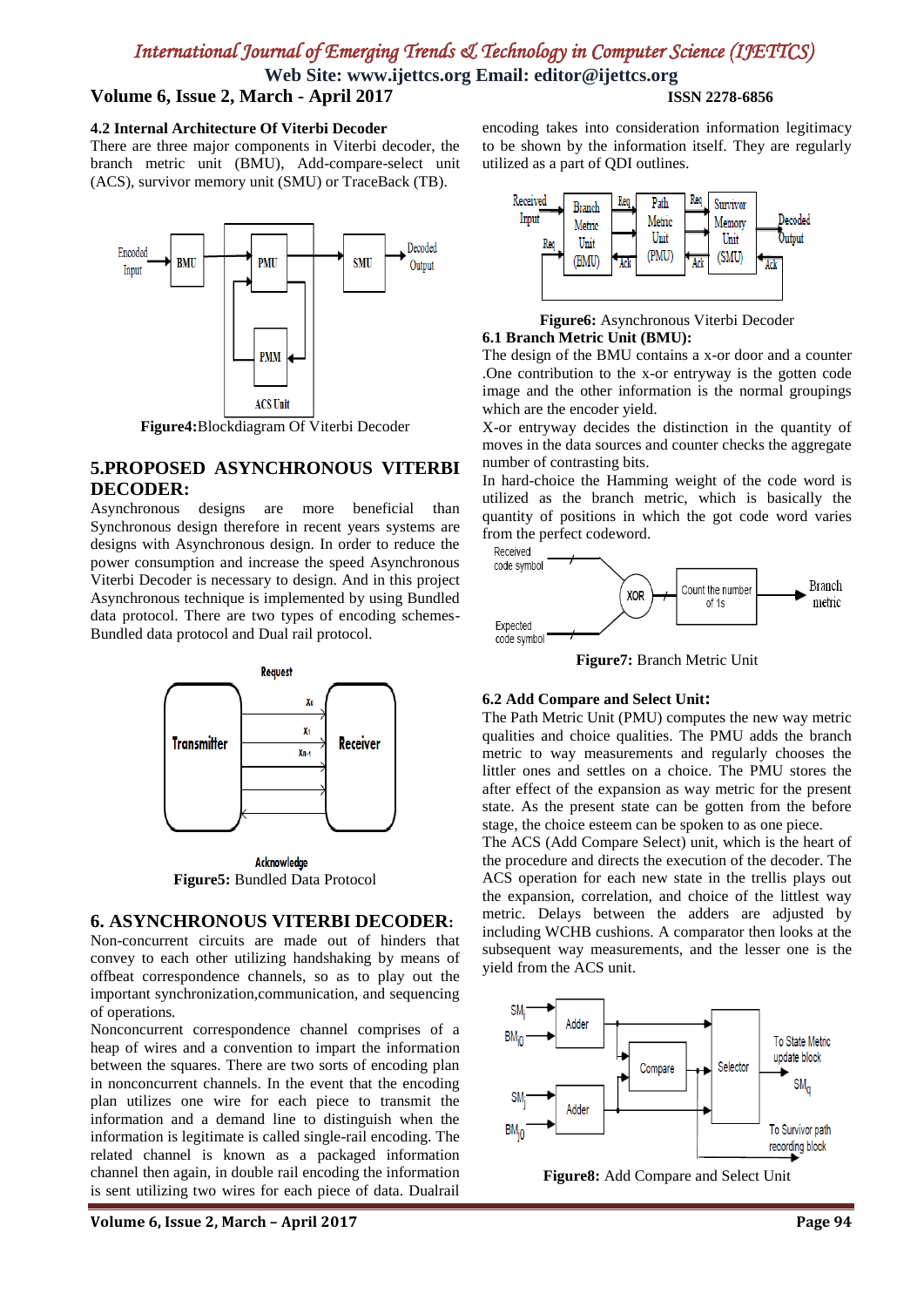**Web Site: www.ijettcs.org Email: editor@ijettcs.org Volume 6, Issue 2, March - April 2017 ISSN 2278-6856**

## **6.3 Survivor Memory Unit (SMU)**

The survivor way memory circuit incorporates survivor ways and choice piece ways. To discover the survivor way entering each condition of the decoder, the BM of a given move is added to its relating PM. This aggregate  $(BM +$ PM) is contrasted with the various wholes relating to the various moves entering that state. The move that has the base entirety is been the survivor way. The third step in the Viterbi unraveling is SMU. Three methodologies are frequently used to record survivor branches: (i) Trace back (TB) strategy.

- (ii) Register Exchange (RE) strategy.
- (iii) Modified Register Exchange (MRE) strategy.

#### **Trace Back method**

The follow back approach is by and large a lower control other option to the enroll trade technique. In follow back, one piece for the neighborhood victor is allocated to each state to show if the survivor branch is from the upper or the lower position.

Neighborhood and worldwide champs are put away in memory. So for each follow back, nearby champs are over and over perused out from the neighborhood victor memory and new worldwide victors are composed back to the worldwide victor memory.

## **APPLICATIONS**

- **Satellite communications.**
- **Deep space applications.**
- **Digital Mobile System applications.**
- **CDMA.**
- **Ultra Wide Band applications.**

## **7.FLOWCHART OF VITERBI DECODER**:



**Figure10 :** Flowchart of viterbi decoder

#### **7.1 Simulation Result:**

#### **RTL Schematic:**





**7.2 Asynchronous Viterbi Decoder**



**Figure12:** Asynchronous Viterbi decoder

**Table2:** Comparison of parameters of Asynchronous

| Viterbi decoder |             |              |  |
|-----------------|-------------|--------------|--|
| Parameters      | Synchronous | Asynchronous |  |
|                 | design      | design       |  |
| Speed(mb/s)     | 425         | 475          |  |
|                 |             |              |  |
| Delay(ns)       | 10          | 4.06         |  |
|                 |             |              |  |
| Power           | 114         | 34           |  |
| consumption(mw) |             |              |  |

## **8.CONCLUSION**

In this paper, we have presented the design and implementation of the Convolution encoder and Viterbi Decoder with constraint length of K=3 and code rate of r=½.The Convolution encoder and Viterbi Decoder with asynchronous unit is successfully designed in Xilinx ISE Design suite 14.6 platform with Verilog HDL. The timing analysis results show that the critical path is 4.00ns, i.e. the maximum clock frequency of 166.223 MHz and power consumption is34mw.